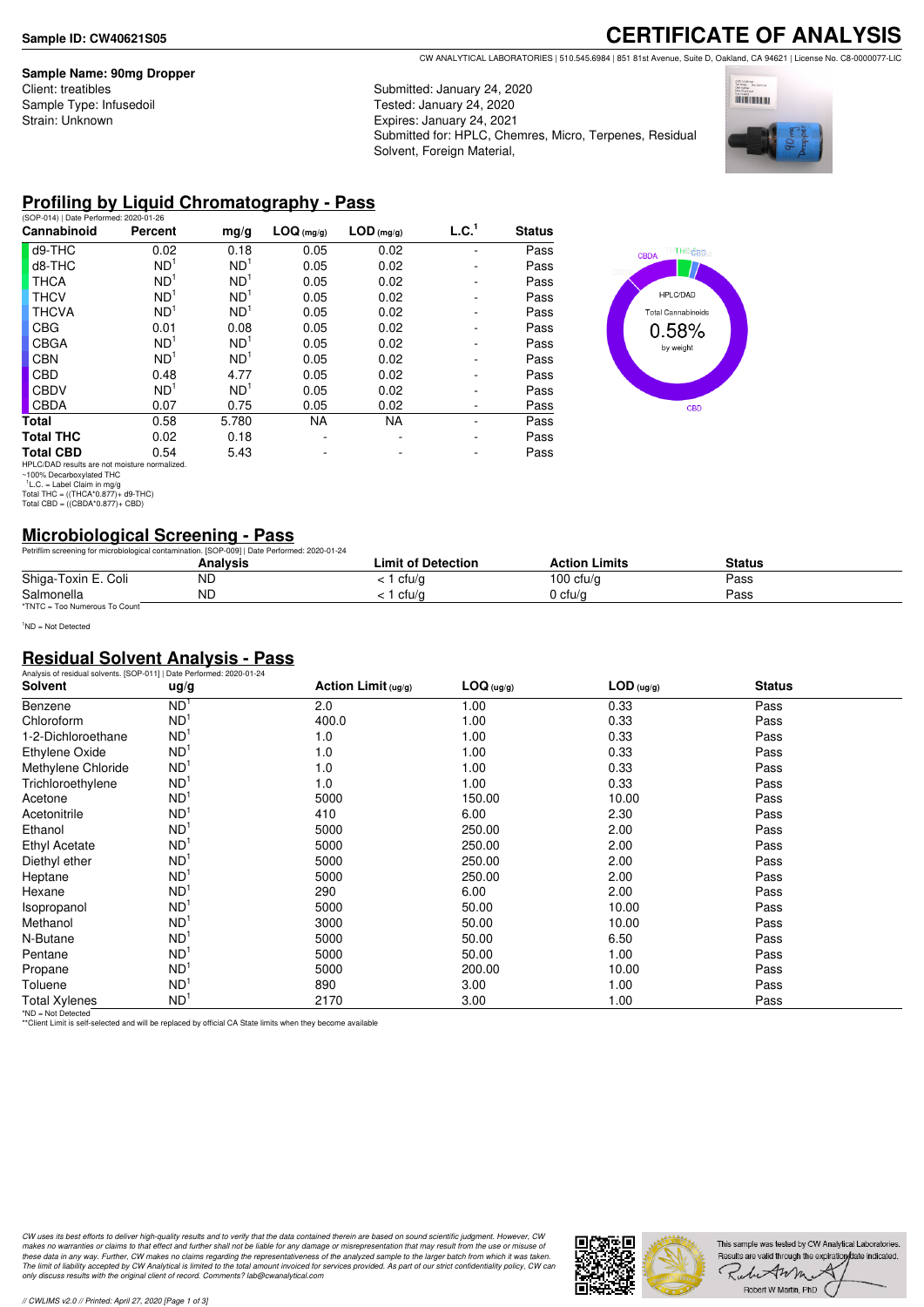**Sample Name: 90mg Dropper** Client: treatibles Sample Type: Infusedoil Strain: Unknown

**CERTIFICATE OF ANALYSIS** CW ANALYTICAL LABORATORIES | 510.545.6984 | 851 81st Avenue, Suite D, Oakland, CA 94621 | License No. C8-0000077-LIC

Submitted: January 24, 2020 Tested: January 24, 2020 Expires: January 24, 2021 Submitted for: HPLC, Chemres, Micro, Terpenes, Residual Solvent, Foreign Material,



# **Chemical Residue Screening - Pass**

|                     |                 | Targeted analysis of chemical residues. [SOP-017]   Date Performed: 2020-01-26<br>LOG (ug/g) LOD (ug/g) Action<br>ug/g |      |                         | <b>Status</b> |                    | ug/g            | LOG (ug/g) LOD (ug/g) Action |      |              | <b>Status</b> |
|---------------------|-----------------|------------------------------------------------------------------------------------------------------------------------|------|-------------------------|---------------|--------------------|-----------------|------------------------------|------|--------------|---------------|
|                     |                 |                                                                                                                        |      | Limit <sub>(ug/g)</sub> |               |                    |                 |                              |      | Limit (uq/q) |               |
| Abamectin           | ND <sup>1</sup> | 0.04                                                                                                                   | 0.02 | 0.5                     | Pass          | Fludioxonil        | ND <sup>1</sup> | 0.08                         | 0.04 | 30.00        | Pass          |
| Acephate            | ND <sup>1</sup> | 0.08                                                                                                                   | 0.04 | 0.4                     | Pass          | Hexythiazox        | ND <sup>1</sup> | 0.04                         | 0.02 | 1            | Pass          |
| Acequinocyl         | ND <sup>1</sup> | 0.04                                                                                                                   | 0.02 | $\mathbf{2}$            | Pass          | Imazalil           | ND <sup>1</sup> | 0.04                         | 0.02 | 0.2          | Pass          |
| Acetamiprid         | ND <sup>1</sup> | 0.02                                                                                                                   | 0.01 | 0.2                     | Pass          | Imidacloprid       | ND <sup>1</sup> | 0.10                         | 0.04 | 0.4          | Pass          |
| Aldicarb            | ND <sup>1</sup> | 0.04                                                                                                                   | 0.02 | 0.00                    | Pass          | Kresoxim-methyl    | ND <sup>1</sup> | 0.10                         | 0.04 | 0.4          | Pass          |
| Azoxystrobin        | ND <sup>1</sup> | 0.02                                                                                                                   | 0.01 | 0.2                     | Pass          | Malathion          | ND <sup>1</sup> | 0.04                         | 0.02 | 0.2          | Pass          |
| <b>Bifenazate</b>   | ND <sup>1</sup> | 0.02                                                                                                                   | 0.01 | 0.2                     | Pass          | Metalaxyl          | ND <sup>1</sup> | 0.04                         | 0.02 | 0.2          | Pass          |
| <b>Bifenthrin</b>   | ND <sup>1</sup> | 0.08                                                                                                                   | 0.04 | 0.2                     | Pass          | Methiocarb         | ND <sup>1</sup> | 0.04                         | 0.02 | 0.2          | Pass          |
| <b>Boscalid</b>     | ND <sup>1</sup> | 0.04                                                                                                                   | 0.02 | 0.4                     | Pass          | Methomyl           | ND <sup>1</sup> | 0.08                         | 0.04 | 0.10         | Pass          |
| Captan              | ND <sup>1</sup> | 0.04                                                                                                                   | 0.02 | 5.00                    | Pass          | <b>Mevinphos</b>   | ND <sup>1</sup> | 0.08                         | 0.04 | 0.00         | Pass          |
| Carbaryl            | ND <sup>1</sup> | 0.04                                                                                                                   | 0.02 | 0.2                     | Pass          | Myclobutanil       | ND <sup>1</sup> | 0.10                         | 0.04 | 0.2          | Pass          |
| Carbofuran          | ND <sup>1</sup> | 0.04                                                                                                                   | 0.02 | 0.2                     | Pass          | Naled              | ND <sup>1</sup> | 0.02                         | 0.01 | 0.50         | Pass          |
| Chlorantraniliprole | ND <sup>1</sup> | 0.08                                                                                                                   | 0.04 | 0.2                     | Pass          | Oxamyl             | ND <sup>1</sup> | 0.04                         | 0.02 | 0.20         | Pass          |
| Chlordane           | ND <sup>1</sup> | 0.10                                                                                                                   | 0.04 | 0.00                    | Pass          | Paclobutrazol      | ND <sup>1</sup> | 0.04                         | 0.02 | 0.4          | Pass          |
| Chlorfenapyr        | ND <sup>1</sup> | 0.10                                                                                                                   | 0.04 | 0.00                    | Pass          | Parathion methyl   | ND <sup>1</sup> | 0.04                         | 0.02 | 0.00         | Pass          |
| Chlorpyrifos        | ND <sup>1</sup> | 0.08                                                                                                                   | 0.04 | 0.2                     | Pass          | <b>PCNB</b>        | ND <sup>1</sup> | 0.02                         | 0.01 | 0.20         | Pass          |
| Clofentezine        | ND <sup>1</sup> | 0.02                                                                                                                   | 0.01 | 0.2                     | Pass          | Permethrin         | N <sub>D</sub>  | 0.10                         | 0.04 | 0.2          | Pass          |
| Coumaphos           | ND <sup>1</sup> | 0.04                                                                                                                   | 0.02 | 0.00                    | Pass          | Phosmet            | N <sub>D</sub>  | 0.04                         | 0.02 | 0.2          | Pass          |
| Cyfluthrin          | ND <sup>1</sup> | 0.10                                                                                                                   | 0.04 | 1.00                    | Pass          | Piperonyl butoxide | ND <sup>1</sup> | 0.10                         | 0.04 | 2            | Pass          |
| Cypermethrin        | ND <sup>1</sup> | 0.10                                                                                                                   | 0.04 | 1.00                    | Pass          | Prallethrin        | ND <sup>1</sup> | 0.10                         | 0.04 | 0.2          | Pass          |
| Daminozide          | ND <sup>1</sup> | 0.08                                                                                                                   | 0.04 | $\mathbf{1}$            | Pass          | Propiconazole      | ND <sup>1</sup> | 0.08                         | 0.04 | 0.4          | Pass          |
| Diazinon            | ND <sup>1</sup> | 0.02                                                                                                                   | 0.01 | 0.2                     | Pass          | Propoxur           | ND <sup>1</sup> | 0.02                         | 0.01 | 0.2          | Pass          |
| <b>Dichlorvos</b>   | ND <sup>1</sup> | 0.01                                                                                                                   | 0.01 | 1                       | Pass          | Pyrethrin          | ND <sup>1</sup> | 0.04                         | 0.01 | 1            | Pass          |
| Dimethoate          | ND <sup>1</sup> | 0.04                                                                                                                   | 0.02 | 0.2                     | Pass          | Pyridaben          | ND <sup>1</sup> | 0.04                         | 0.02 | 0.2          | Pass          |
| Dimethomorph        | ND <sup>1</sup> | 0.04                                                                                                                   | 0.02 | 20.00                   | Pass          | Spinetoram         | ND <sup>1</sup> | 0.08                         | 0.04 | 3.00         | Pass          |
| Ethoprophos         | ND <sup>1</sup> | 0.02                                                                                                                   | 0.01 | 0.2                     | Pass          | Spinosad           | ND <sup>1</sup> | 0.04                         | 0.02 | 3.00         | Pass          |
| Etofenprox          | ND <sup>1</sup> | 0.04                                                                                                                   | 0.02 | 0.4                     | Pass          | Spiromesifen       | ND <sup>1</sup> | 0.08                         | 0.04 | 0.2          | Pass          |
| Etoxazole           | ND <sup>1</sup> | 0.04                                                                                                                   | 0.02 | 0.2                     | Pass          | Spirotetramat      | ND <sup>1</sup> | 0.04                         | 0.02 | 0.2          | Pass          |
| Fenhexamid          | ND <sup>1</sup> | 0.08                                                                                                                   | 0.04 | 10.00                   | Pass          | Spiroxamine        | ND <sup>1</sup> | 0.04                         | 0.02 | 0.4          | Pass          |
| Fenoxycarb          | ND <sup>1</sup> | 0.04                                                                                                                   | 0.02 | 0.2                     | Pass          | Tebuconazole       | ND <sup>1</sup> | 0.08                         | 0.04 | 0.4          | Pass          |
| Fenpyroximate       | ND <sup>1</sup> | 0.08                                                                                                                   | 0.04 | 0.4                     | Pass          | Thiacloprid        | ND <sup>1</sup> | 0.04                         | 0.02 | 0.2          | Pass          |
| Fipronil            | ND <sup>1</sup> | 0.08                                                                                                                   | 0.04 | 0.00                    | Pass          | Thiamethoxam       | ND <sup>1</sup> | 0.04                         | 0.02 | 0.2          | Pass          |
| Flonicamid          | ND <sup>1</sup> | 0.04                                                                                                                   | 0.02 | 0.20                    | Pass          | Trifloxystrobin    | ND <sup>1</sup> | 0.01                         | 0.01 | 0.2          | Pass          |

NT = Not Tested

### **Heavy Metals Profiling - Pass**

| Analysis of Heavy Metals. [SOP-012]   Date Performed: 2020-01-27 |               |           |                       |                       |               |  |
|------------------------------------------------------------------|---------------|-----------|-----------------------|-----------------------|---------------|--|
|                                                                  | $\frac{u}{g}$ | LOG(ug/g) | $\mathsf{LOD}$ (ug/g) | Action Limit $(uq/q)$ | <b>Status</b> |  |
| Cadmium                                                          | <b>ND</b>     | 0.04      | 0.01                  | 0.5                   | Pass          |  |
| Lead                                                             | ND            | 0.04      | 0.01                  | 0.5                   | Pass          |  |
| Arsenic                                                          | <b>ND</b>     | 0.07      | 0.02                  | l.5                   | Pass          |  |
| Mercurv                                                          | ND            | 0.05      | 0.02                  | 3.0                   | Pass          |  |
| <sup>1</sup> ND = Not Detected                                   |               |           |                       |                       |               |  |

#### **Water Activity -**

s to determine water activity | Date Performed

# **Foreign Material Analysis - Pass**

Analysis to determine whether foreign material is present | Date Performed: 2020-01-24

**Analysis Status** Product within acceptable limits for all foreign material criteria. Pass

CW uses its best efforts to deliver high-quality results and to verify that the data contained therein are based on sound scientific judgment. However, CW<br>makes no warranties or claims to that effect and further shall not *only discuss results with the original client of record. Comments? lab@cwanalytical.com*



Action Limit (Aw) Status